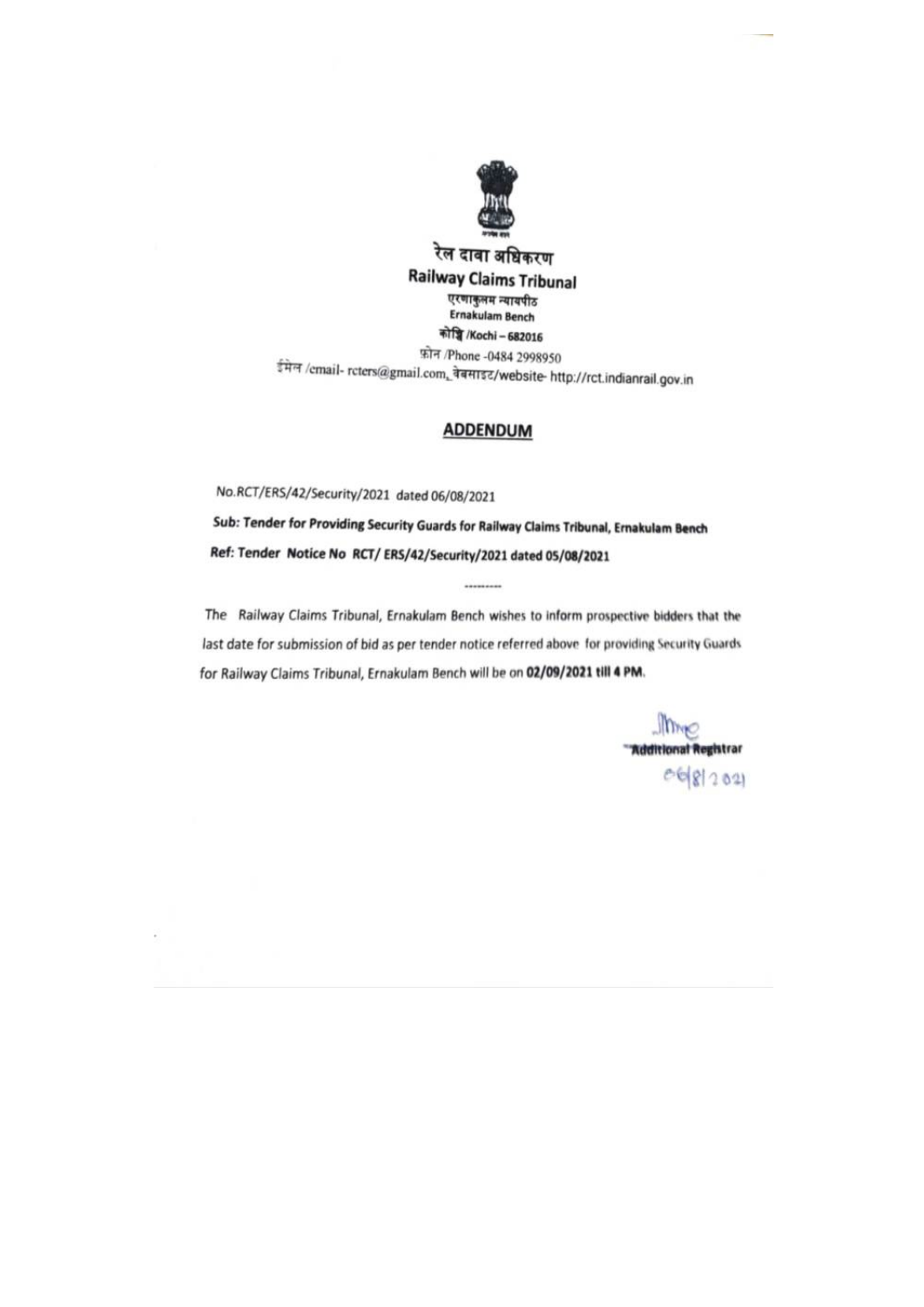

रेल दावा अिधकरण Railway Claims Tribunal एरणाकुलम न्यायपीठ Ernakulam Bench कोच्चि /Kochi – 682016 फ़ोन /Phone -0484 2998950

ईमेल /email- reters@gmail.com, वेबसाइट/website- http://rct.indianrail.gov.in

No.RCT/ERS/42/Security/2021

# NOTICE INVITING BID/TENDER FOR HIRING SECURITY SERVICES

- 1. The Railway Claims Tribunal, Ernakulam Bench invites sealed tenders for 3(three) numbers of Security Guard from eligible Security Agencies having at least three years of experience in providing Security Services in Government Organizations/ Semi Organizations/ Semi-Government Organizations/ Government Undertaking/ Services in Government Organizations/ Semi-Government Organizations/ Government Undertaking/<br>Reputed Banks for supply of Security Services as per Terms and Conditions of this bid document.<br>2. Tender documents can be collec
- Reputed Banks for supply of Security Services as per Terms and Conditions of this bid document.<br>Tender documents can be collected from the office of the Railway Claims Tribunal, Ernakular working days from  $06.08.2021$  to  $02.09.2021$  till 12.00 PM on payment of  $\leq 500/$ - (Rupees Five Hundred only) in the form of Demand Draft only drawn on any Nationalized Bank in favour of the Additional Registrar, Railway Claims Tribunal, Ernakulam Bench payable at Ernakulam. The tender documents can also be downloaded from http://rct.indianrail.gov.in. In case of downloaded form, Demand Draft drawn on any favour of the Additional Registrar, Railway Claims Tribunal, Ernakulam Bench amount of 500/- (Rupees Five Hundred only) to be furnished with the 'Technical Bid' document. of Demand Draft only drawn on any Nationalized Bank in favour of the Additional Registrar, Railway<br>uunal, Ernakulam Bench payable at Ernakulam. The tender documents can also be downloaded from<br>dianrail.gov.in. In case of d any Nationalized Bank in
- amount of  $\sqrt{500}$ /- (Rupees Five Hundred only) to be furnished with the 'Technical Bid' document.<br>3. Tender should be submitted in 2 (two) bid pattern, i.e. Technical Bid containing Technical and other details as per Annexure-I and Financial Bid as per Annexure-III. Both the bids in the prescribed formats along with other required documents as prescribed should be placed in separate sealed envelopes and be superscribed as "Tender for providing Security Guards Technical Bid" and "Tender for providing Security Guards -Financial Bid" as the case may be. Both the envelopes should be placed in a single sealed cover and superscribed as "Tender for hiring Security Guards by Railway Claims Tribunal, Ernakulam Bench" and should be submitted to the Additional Registrar, Railway Claims Tribunal, Ernakulam Bench, Railway Station, Near Kochi Metro Cantilever Bridge, Ernakulam Junction, Kochi-682016. Dated.05/08/2021<br>
UDated.05/08/2021<br>
UDated.05/08/2021<br>
UDATE BID/TENDER FOR HIRING SECURITY SERVICES<br>
Simular, Frankluhren Beneh invites, scaled tenders for 3(three) numbers of Security Guard<br>
tend (Degradizes)<br>
Simi-Gove
- 4. The bids will be opened on 03.09.2021 at 11AM at the office of the Additional Registrar, Railway Claims Tribunal, Ernakulam Bench. Bidders or their authorized representative may remain present there at the time of opening of the Tenders. Bid documents incomplete or deficient in any respect may be rejected at the discretion of the Tender Committee. The valid Technical Bids will be scrutinized by the Tender Committee constituted for this purpose to shortlist the eligible Bidders. Financial Bids of such shortlisted Bidders will only be opened. g of the Tenders. Bid documents incomplete or deficient in any respect may be rejected at the discretion of nder Committee. The valid Technical Bids will be scrutinized by the Tender Committee constituted is purpose to sho

Encl: - General Terms and condition Annexure-I, II, III & IV

 sd/- Additional Registrar Railway Claims Tribunal Ernakulam Bench

Copy for information to: -

- 1. Notice Board
- 2. The Manager, CRIS, Delhi for uploading the above tender notice on the RCT website.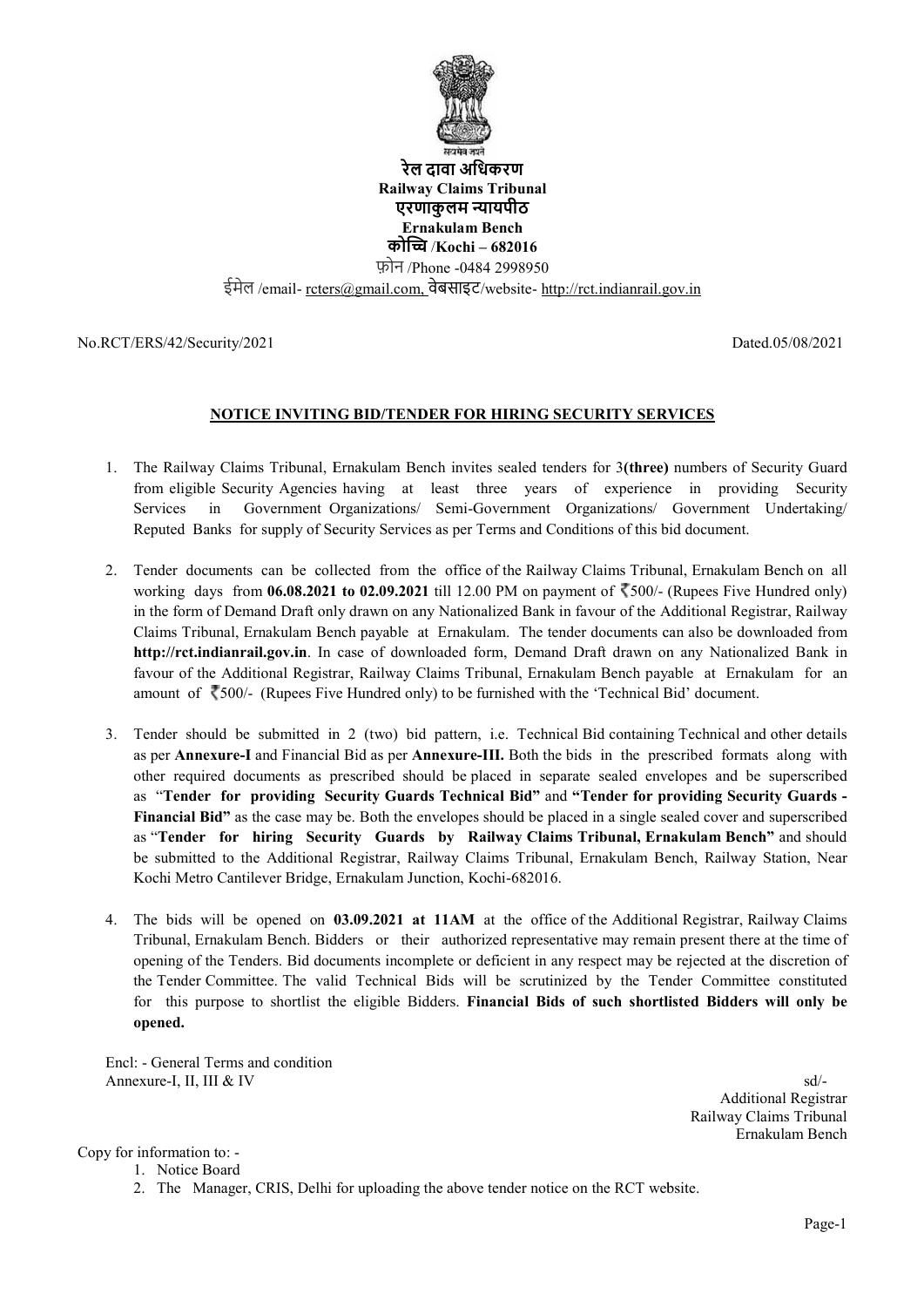#### TENDER DOCUMENT FOR HIRING THE SERVICES OF PRIVATE SECURITY GUARD FOR RAILWAY CLAIMS TRIBUNAL, ERNAKULAM FOR HIRING THE SERVICES OF PRIVATE SECURITY GUARD FOR RAILWAY CLAIMS TRIBUNAL, ERNAKULAM

# SECTION-I

| Name of Work                                 | Providing Security Guards round the clock for Railway Claims Tribunal, Ernakulam<br>Bench, Near Kochi Metro Cantilever Bridge, Ernakulam Junction, Kochi-682016                                        |  |  |  |
|----------------------------------------------|--------------------------------------------------------------------------------------------------------------------------------------------------------------------------------------------------------|--|--|--|
| Period of Contract                           | For a period of 24 months from the date of commencement of contract                                                                                                                                    |  |  |  |
| Earnest Money Deposit                        | $\sqrt{(15,000)}$ (Rupees fifteen thousand only) by the Bidders in the form of DD drawn on any<br>Nationalized Bank in favour of the Additional Registrar, Railway Claims Tribunal,<br>Ernakulam Bench |  |  |  |
| Last date for submission<br>of Bid           | 02.09.2021 till 4PM                                                                                                                                                                                    |  |  |  |
| Time and Date of Opening<br>of Technical Bid | 03.09.2021 at 11AM                                                                                                                                                                                     |  |  |  |
| of<br>Place of Opening<br>Technical Bid      | Railway Claims Tribunal, Ernakulam Bench, Near Kochi Metro Cantilever Bridge,<br>Ernakulam Junction, Kochi-682016                                                                                      |  |  |  |
| Time and Date of Opening<br>of Financial Bid | 06.09.2021 at 11AM                                                                                                                                                                                     |  |  |  |
| of<br>Place of Opening<br>Financial Bid      | Railway Claims Tribunal, Ernakulam Bench, Near Kochi Metro Cantilever Bridge,<br>Ernakulam Junction, Kochi-682016                                                                                      |  |  |  |
| The tender documents can<br>be obtained from | Office of the Railway Claims Tribunal, Ernakulam Bench, Near Kochi Metro Cantilever<br>Bridge, Ernakulam Junction, Kochi-682016                                                                        |  |  |  |
| Tenders to be addressed to                   | Additional Registrar, Railway Claims Tribunal, Ernakulam Bench, Near Kochi Metro<br>Cantilever Bridge, Ernakulam Junction, Kochi-682016                                                                |  |  |  |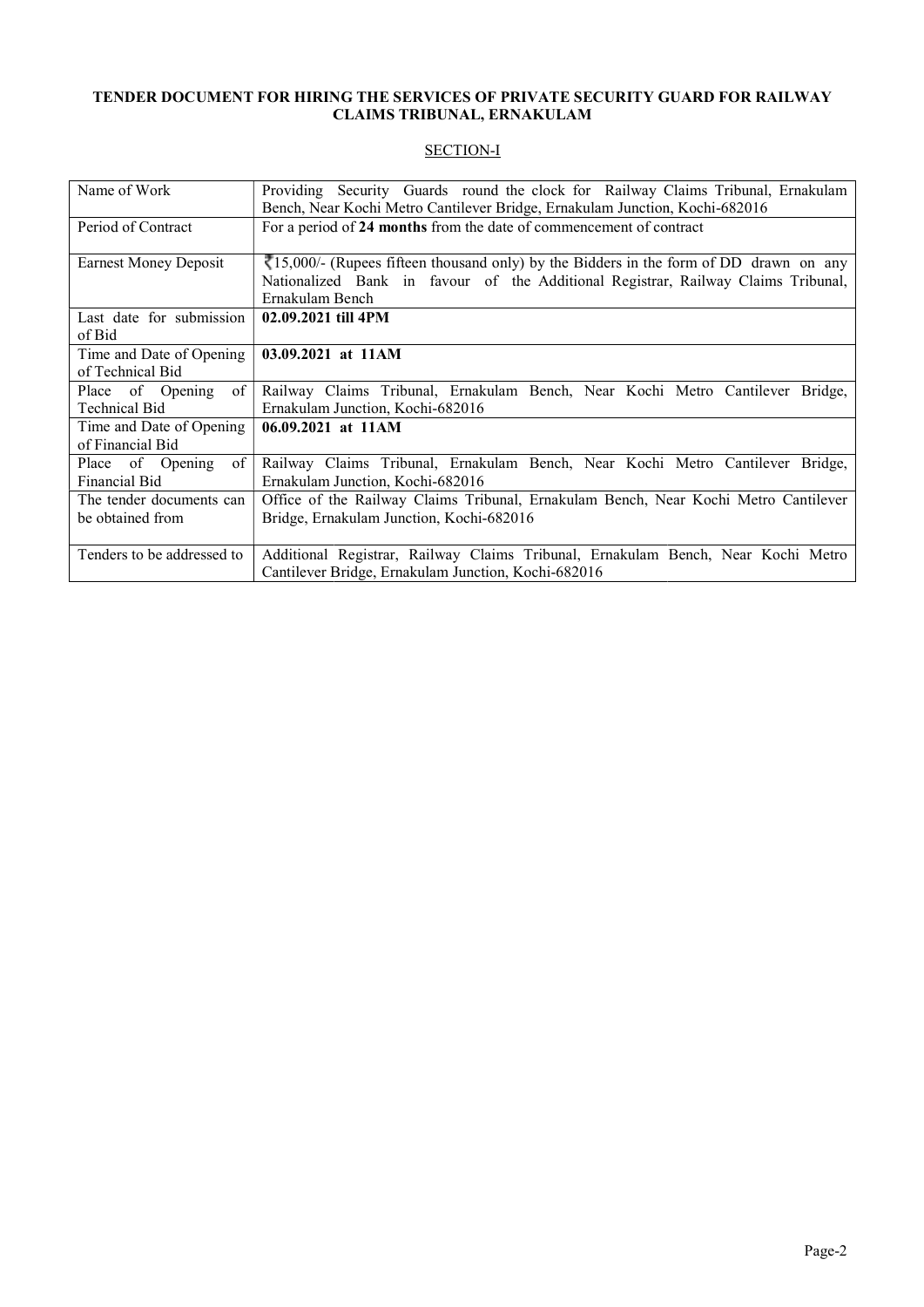#### SECTION-II

#### TERMS AND CONDITIONS

- 1. This Invitation for Bids is open to the Security Agencies fulfilling the eligibility criteria as stated below:
	- a) The Applicant Contractor (Security Agency) should have been in the business of providing security guards and services for minimum of 3 years. the Security Agencies fulfilling the eligibility criteria as stated below:-<br>ecurity Agency) should have been in the business of providing security guards<br>3 years.
	- b) The Annual Turnover of the Applicant Contractor should not be less than <20, 00,000/- (Rupees Twenty Lakhs).
	- c) The Applicant Contractor should be in possession of requisite license from the State Government or other Competent Authority for running security agency.
	- d) Guards should have their antecedents verified from the local Police Station, the instance of the Contractor and a copy of such verification reports should be submitted within 15 days from the date of The Applicant Contractor should be in possession of requisite license from the State Government or other<br>Competent Authority for running security agency.<br>Guards should have their antecedents verified from the local Police of default in compliance.
	- e) The Applicant Contractor should have complied with all the legal provisions pertaining to his/ its line of business. e) The Applicant Contractor should have complied with all the legal provisions pertaining to his/ its line of business.<br>f) The Applicant-Contractor should have a reputed client list.<br>g) The Applicant Contractor should be i
	- f) The Applicant-Contractor should have a reputed client list.
	- days of execution of agreement i.e. the Guards should take their positions at the premises of the Railway Claims Tribunal, Ernakulam Bench at appropriate time.
- 2. The Bidder is expected to examine all instructions, forms, terms and conditions and specifications in the bidding document. Failure to furnish information required by the bidding document or submission of a bid not substantially responsive to the bidding document in every respect will result in rejection of the bid. bid not substantially responsive to the bidding document in every respect will result in rejection of the bid. In to supply the requisite number of Security Guards w<br>i should take their positions at the premises of the R<br>e time.<br>Ins, forms, terms and conditions and specifications<br>in required by the bidding document or submission<br>cu
- 3. The Bidder is required to fill up the profile of its Organization and other details in the Format given as per Annexure-II of the Bid Document. 3. The Bidder is required to fill up the profile of its Organization and other details in the Format given<br>Annexure-II of the Bid Document.<br>4. The bids are to be submitted in two parts in separate sealed envelopes i.e. Tec
- 
- 5. The Technical Bid (Annexure-I) submitted by the bidder shall include the following:
	- a) Full Particulars of Government or other organizations where the Applicant Agency has carried out Full Particulars of Government or other organizations where the Applicant Agency has carried out<br>security services contract in last 3 years (self-attested copies of the relevant work orders are to be enclosed).
	- b) Documentary proof showing the annual turnover.
	- c) A copy of Permanent Account Number (PAN) Card.
	- d) Copy of the Registration with the Central Labour Commissioner having jurisdiction over the territory in which services are sought to be provided by the Agency under this Contract. security services contract in last 3 years (self-attested copies of the relevant work orders are to be enclosed).<br>
	b) Documentary proof showing the annual turnover.<br>
	c) A copy of Permanent Account Number (PAN) Card.<br>
	d) Co
	- e) A Copy of valid GSTN Number.
	- f) AADHAR Card Number of the Proprietor/Partners/Directors of the firm.
	- Registrar, Railway Claims Tribunal, Ernakulam" should be invariably enclosed as Earnest Money Deposit (EMD) by the firms along with the Technical Bid in the sealed envelope without which the Bid will be rejected. The said amount shall be forfeited, if the successful bidder fails within the time fixed by this office to sign the contract on the Terms contained in the Bid Document. will be rejected. The said amount shall be forfeited, if the successful bidder fails within the time fixed by<br>this office to sign the contract on the Terms contained in the Bid Document.<br>Bid and Marking of Bids.<br>a) The Tec

#### 6. Sealing and Marking of Bids.

- shall be placed in one sealed envelope super scribed "Technical Bid". The Financial Bid shall be kept in a separate sealed envelope super scribed "Financial Bid". Both the envelopes shall then be placed in on single sealed envelope super scribed "Tender for hiring Security Guards by Railway Claims Tribunal, Ernakulam Bench" and should be submitted to the Additional Registrar, Railway Claims Tribunal, Ernakulam Bench, Near Kochi Metro Cantilever Bridge, Ernakulam Junction, Kochi-682016. The Bidder's name, telephone number and complete mailing address shall be indicated on the cover of the outer envelope. the fit Bids top the two-diverses that the supervisor fulfilling the digitality criteria as stated below:<br>
The fit is the intermediate Cosmics of the supercy should have them in the histories of providing searchical<br>price
- b) Both the inner envelopes super scribed Technical Bid and Financial Bid shall have the name and address of the bidder so that if required, they may be returned to the bidder without opening them.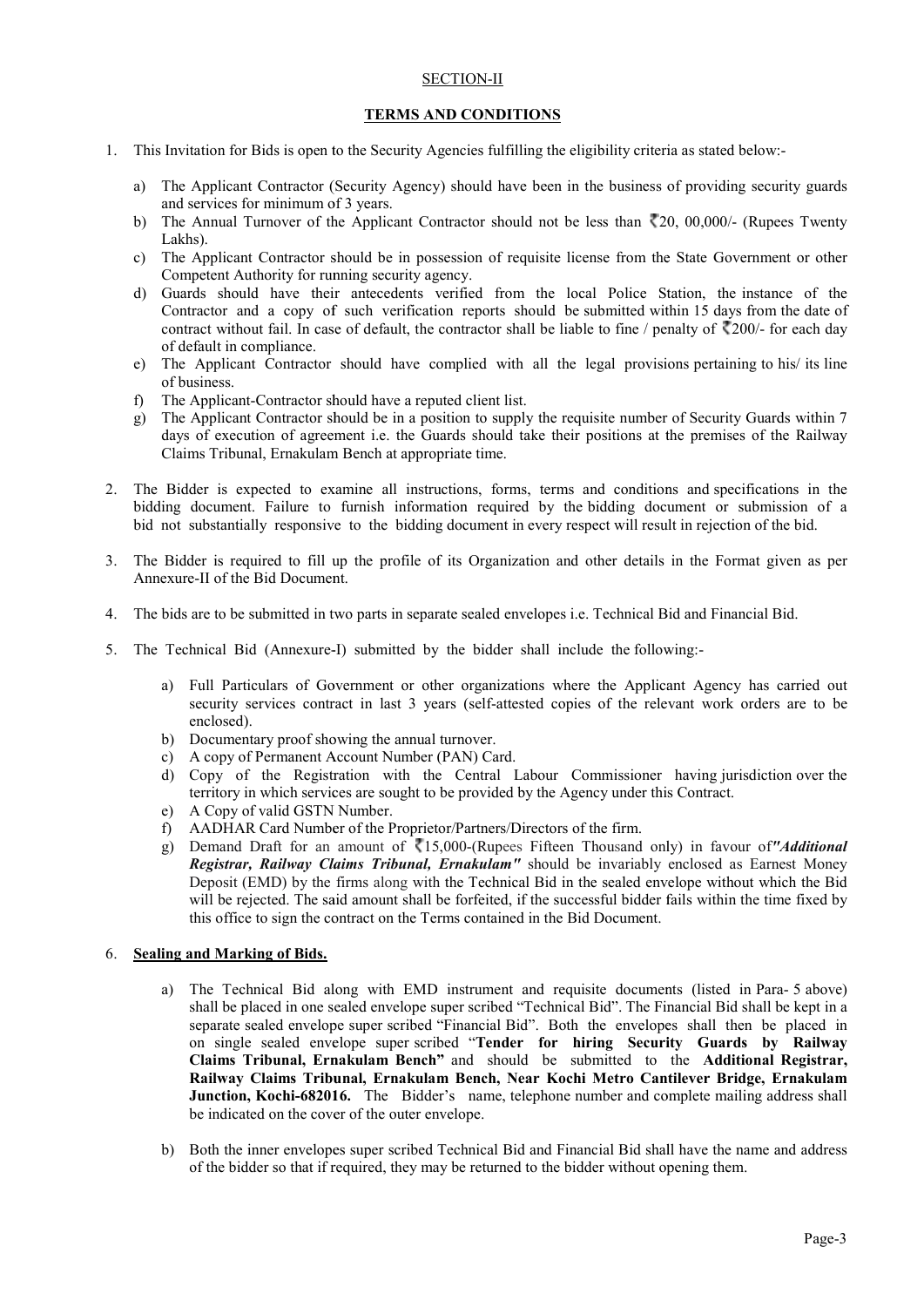c) If for any reason, it is found that the Technical Bid reveals the Financial Bid related details in any manner whatsoever, or the Financial Bid is enclosed in the envelope super scribed "Technical Bid", the Bid document will be summarily rejected in the first instance itself.

### 7. Deadline for Submission of Bids:

- a) Bids must be received by the Railway Claims Tribunal, Ernakulam Bench, at the address specified not later than the time and the date specified in the tender document.
- b) Any bid received after the deadline for submission of bids prescribed in the bid document will be rejected and will not be received.
- c) No modification or substitution of the submitted bid shall be allowed.

#### 8. Validity

Bids shall remain valid for 90 days after the date of Bid opening. A bid valid for a shorter period shall be rejected by the Railway Claims Tribunal, Ernakulam Bench as non-responsive.

### 9. Opening and Evaluation of Technical Bids:

- a) The Tender Committee appointed by the competent authority of Railway Claims Tribunal, Ernakulam Bench will open all Technical Bids in the first instance on the fixed date, time and venue.
- b) During evaluation of the Bids, the Railway Claims Tribunal, Ernakulam Bench at its discretion, may ask the Bidder for clarification of its bid. The request for clarification and responsive shall be in writing.
- c) All Bidders are strongly advised to furnish all material information in the bid itself.

### 10. Opening and evaluation of Financial Bids.

- a) Financial Bids of such shortlisted Bidders whose Technical Bids are found to be complete and valid in all respects will be opened on the fixed date, time and venue.
- b) The results of the bid will be communicated in writing to the qualifying bidder. The unsuccessful bidders will be notified separately.
- c) The rates quoted in the Financial Bid (Annexure-III) shall be inclusive of all, i.e. Minimum wages, dues as per Labour laws applicable, etc., Service Charges and all other levies etc. that are applicable under relevant statutory provisions from time to time, including the Service Tax. The Railway Claims Tribunal, Ernakulam Bench would not bear any additional liability to this account over and above the agreed amount.
- d) The Railway Claims Tribunal, Ernakulam Bench shall however, deduct such tax at source as per the rules and issue necessary certificates to the Agency. The prices once accepted by the Railway Claims Tribunal, Ernakulam Bench shall remain valid till the contract remains in force. The Railway Claims Tribunal, Ernakulam Bench shall not entertain any request / plea to increase in the prices during the period.
- 11. The successful bidder will submit a Performance Security Deposit in the form of Bank Guarantee (As per Annexure-IV), within 15 days after the receipt of letter of Intent  $\omega$  5% of the total value of contract. The Performance Security Deposit will be returned to the Agency on successful completion of contract period without interest after deducting liabilities if any. For other bidders, the Earnest Money instrument will be returned within 15 days of the completion of the financial evaluation of the tenders. The earnest money of the successful bidder will be returned after receipt of Performance Security Deposit. No interest shall be payable on the Earnest Money Deposit.
- 12. In the event of bid being accepted, a contract will be entered into with the successful bidder, which will be governed by the terms and conditions given in the bid document.
- 13. No Bid will be considered unless and until all the pages of the documents comprising the Bid are properly signed and stamped by the persons authorized to do so.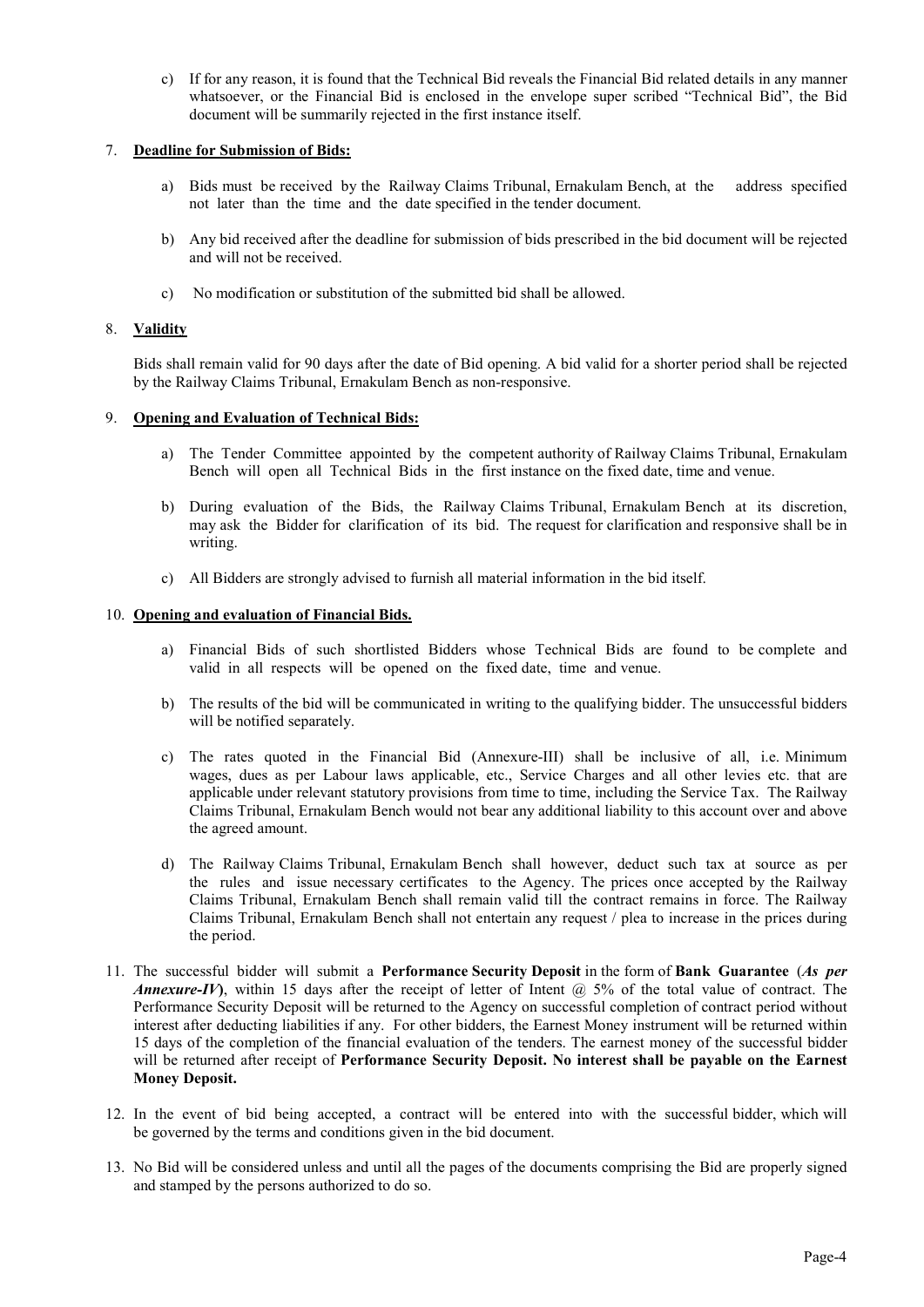14. The Agency shall acknowledge that it has made itself fully acquainted with all the conditions and circumstances under which services required under the contract will have to be provided and the terms, clauses and conditions, specifications and other details of the contract. The Agency shall not plead ignorance on any matter as an excuse for deficiency in service or failure to perform or with a view to asking for increase of any rates agreed to the contract or to evading any of its obligations under the contract.

### 15. Payment Terms.

The contract payment shall be made as per the payment schedule mentioned below:-

- a) Monthly bill which should be submitted in duplicate by the agency for the security services rendered in the preceding month, shall be paid after submission of bill in duplicate duly complete in all respects. The payment for the work will be released only after production of attendance records, log register and or any other control records prescribed, duly certified by the Supervisor. Inadequate supply of Security Guards will attract deduction at pro-rata basis from the work bill towards compensation. The decision of the Railway Claims Tribunal, Ernakulam Bench shall be final and binding in this regard.
- b) If the performance of the security services by the agency is not found satisfactory, the Railway Claims Tribunal, Ernakulam Bench shall have power to terminate the contract with one month's notice. Upon such termination, the security deposit of the Agency shall be liable to be forfeited and shall be absolutely at the disposal of the department.
- c) If at any time during the period of contract, the SCOPE OF WORK for which this job has been awarded is reduced/ abandoned, the payment value of this job order shall be reduced on pro-rata basis by the Railway Claims Tribunal; Ernakulam Bench and this decision of the Railway Claims Tribunal, Ernakulam Bench shall be binding on the Agency.
- 16. The Railway Claims Tribunal; Ernakulam Bench, without assigning any reasons, reserves the right to accept or reject any bid, and to annul the bidding process and reject all bids at any time without thereby accepting any liability to the affected bidder or bidders or any obligations to inform affected bidder or bidders of the grounds for the action of the Railway Claims Tribunal; Ernakulam Bench.
- 17. The bidder shall sign his bid with the exact name of the concern to which the contract is to be awarded. Any change in the constitution of the Agency shall be notified forthwith by the Agency in writing to the Railway Claims Tribunal; Ernakulam Bench and the bidder shall ensure that such change shall not relieve any former member of the concern form any liability under the contract.
- 18. The bid document filed by the bidder shall be typed or written in indelible ink. No over- writing cutting shall be permitted.
- 19. The Railway Claims Tribunal, Ernakulam Bench reserves the right to reject the bid having deviations from the prescribed terms and conditions.
- 20. The bidder shall not subcontract or permit anyone other than himself to perform any of the work, service or other performance required of the vendor under the contract.
- 21. Prior to the submission of bid, the bidder/ authorized representative may personally inspect the place/ office/ property of the Railway Claims Tribunal, Ernakulam Bench and facilities specified in the bid at his own cost and under prior intimation to the Railway Claims Tribunal, Ernakulam Bench. This is necessary to enable the bidder to gather all the information, so as to prepare the bid accurately after taking into consideration all the relevant factors. Submission of the bid will, therefore, be considered as meeting the requirements of bidder having fully read and understood the tender document and the scope of work prescribed therein.
- 22. Making misleading or false representation in the bid document will lead to disqualification of the bidder at any stage. At any time during the pendency of the contract, if it comes to the notice of the Railway Claims Tribunal, Ernakulam Bench that the Agency has mislead it by giving false/ incorrect information, the contract will be annulled and Performance Security Deposit will be forfeited.
- 23. The Agency will be responsible for the conduct of all workers deployed by it and will be legally liable for any harm or loss arising to any person whomsoever, in whatever form, from any misconduct or any act of negligence, omission or commission, whether intentional or otherwise, of the Agency or any of the workers agents and other deployed by the Agency in the course of providing any services stated in this contract, and will bear full responsibility and cost of the same. The Railway Claims Tribunal, Ernakulam Bench will not be liable for any loss or harm to any person within or outside the Railway Claims Tribunal, Ernakulam Bench from any act of omission or commission of any of workers, agent or any others deployed by the Agency in the course of providing any services stated in this contract.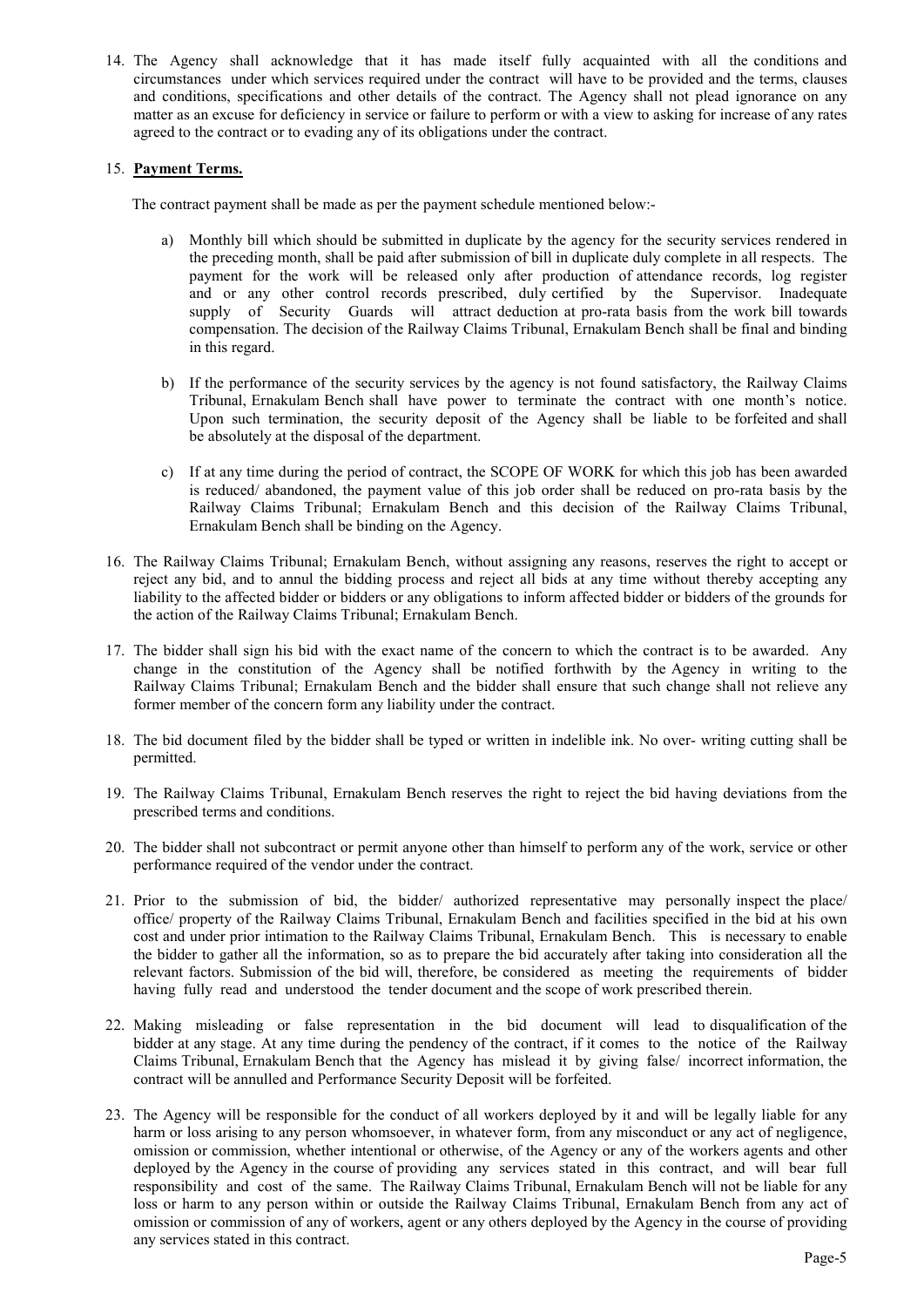- 24. Where the bid has been signed by the Authorized Representative on behalf of the concern, the bidder shall submit a certificate of authority and any other document consisting of adequate proof of the ability of the signatory to bind the bidder to contract. The Railway Claims Tribunal, Ernakulam Bench may out-rightly reject any bid, which was not supported by adequate proof of the signatory's authority. The Railway Claims Tribunal, Ernakulam Bench shall not be liable for any compensation, claim or damages etc. due to any accident, injury or harm to any person deployed by the agency or death due to accident or otherwise, which may arise out of any circumstances related or unrelated with their duties at the Railway Claims Tribunal, Ernakulam Bench.
- 25. Without prejudice to the preceding term of contract, the Agency will be liable to reimburse the Railway Claims Tribunal, Ernakulam Bench of any cost or legal liability, penalty, fine, etc. imposed on the Railway Claims Tribunal, Ernakulam Bench by any authority, because of any misconduct or any act of omission or commission, whether intentional or otherwise, of the Agency or any of the workers deployed by the Agency in the course of providing any services state in this contract.
- 26. It shall be the responsibility of the Agency to comply with the provisions of all Labour Laws including Minimum Wages Act (as applicable by Central legislation or Kerala state legislation, whichever is beneficial to the guards) along with statutory contributions. The Agency shall faithfully discharge all the liabilities under all labour laws.
- 27. The agency shall comply with all statutory liabilities and obligations of State and Central Government. The Railway Claims Tribunal, Ernakulam Bench shall not be liable for any contravention/ non-compliance on the part of the Agency. Any contravention/ non-compliance on the part of the Agency would be construed as a sufficient ground for termination of the contract at the discretion of the Railway Claims Tribunal, Ernakulam Bench. Notwithstanding, in the event of the Railway Claims Tribunal, Ernakulam Bench being imposed with any penalty/fine etc. by any agency/ authority due to the non-compliance/ contravention on the part of the Agency to any statutory laws/ rules/ regulations etc., the Railway Claims Tribunal, Ernakulam Bench reserves the right to recover such fine/ penalty etc., from the Agency by way of recovery from the bills raised by the Agency or by any other means.
- 28. The Railway Claims Tribunal, Ernakulam Bench may discontinue the contract at any point of time, by giving a notice of 30 days before the intended date of disconnection, and will not be liable to any additional charges or compensation payable to the Agency or any other person.
- 29. The Agency may discontinue the contract at any point of time, by giving a notice at least 60 days prior to the intended date for discontinuation. However, it will lead to forfeiture of its Performance Security Deposit submitted by it. In case of discontinuation without a notice or a notice less than 60 days prior to the intended date of discontinuation, the Railway Claims Tribunal, Ernakulam Bench will have the right to claim damages, and recover them from the payments due to the Agency or by any other means, in addition to forfeiting the Security Deposit of the Agency.
- 30. The workers employed by the Agency will not be treated as the employees of the Railway Claims Tribunal, Ernakulam Bench for any purpose whatsoever.
- 31. In the event of any dispute or differences arising as to the execution of the contract or as to the respective rights or liabilities of the parties hereto or interpretation of any of clause thereof on any condition of agreement (except as to any matters the decision of which is specially provided for or the specially condition) the dispute shall be resolved in accordance with the provisions of the Arbitration & Conciliation Act, 1996 and the Rules there under and any statutory modifications thereof, for the time being in force, shall be deemed to apply to the arbitration proceedings. The award of the Arbitrator shall be final and binding on parties to the agreement.
- 32. In case of non-compliance of the above terms and conditions of contract, a penalty may be levied on the basis of certificate signed by the Controlling Authority.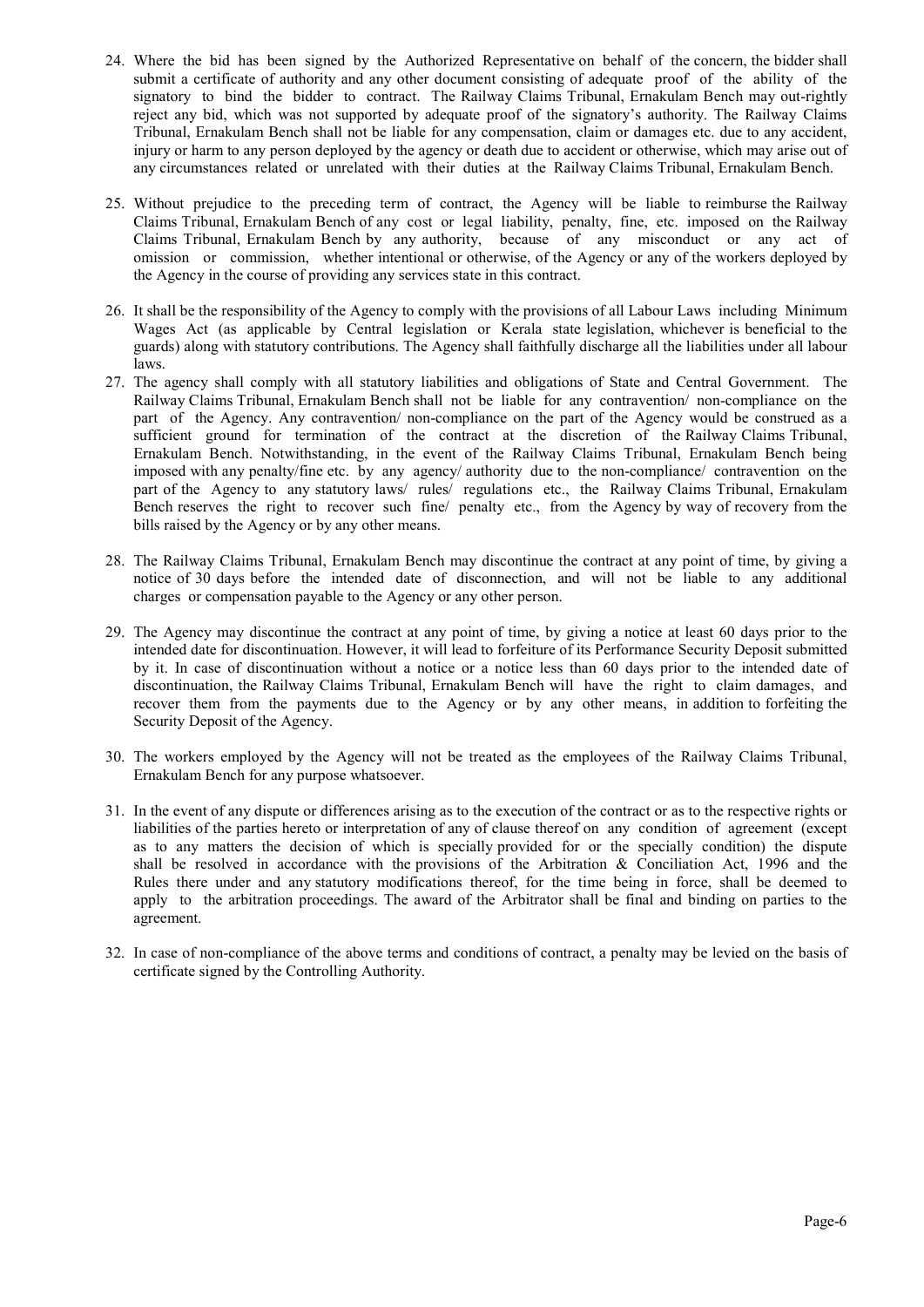### SECTION-III

#### Scope of work

- 1. The Agency shall provide round the clock security services at the premises of the Railway Claims Tribunal, Ernakulam Bench with requisite security guards on all days including Saturdays, Sundays and National holidays for a period of 24 months from the date of commencement of contract.
- 2. The Agency shall provide round the clock on a 24x7 basis on all the days to safeguard the premises and assets of the Railway Claims Tribunal, Ernakulam Bench. The agency shall ensure full security to the premises and its property from pilferages and maintain the standard security norms to protect the above premises from other insecurities.
- 3. The Agency shall check proper locking of premises, common area etc. In case of any theft, breakage, pilferage of any fixture and/ or fittings, furniture, equipment etc., the responsibility shall be of the security personnel and the security personnel shall report the same to the Controlling Authorities immediately. If after a departmental enquiry, it is found the loss has occurred due to the negligence of the security guard/ guards on duty, the Railway Claims Tribunal, Ernakulam Bench will have full power to recover the loss in full or adjust from the dues of the agency.
- 4. The Agency shall submit bio-data along with identity proof, address proof of each security guards duly verified, before commencement of the contract. No person below the age of 18 years shall be deployed on security work by the Agency.
- 5. The Agency shall provide proper uniforms, identity cards, badges, whistle, lathi, emergency lamps, torch, umbrellas, rain coats etc. to supervisor and guards deployed at the premises of the Railway Claims Tribunal, Ernakulam Bench. The expenses on uniforms, other accessories, rain-wear etc. shall be borne by the contractor.
- 6. During surprise checks by any of the authorized officer of the Railway Claims Tribunal, Ernakulam Bench, if a particular guard is found negligent/ sleeping/ drunk on duty, the agency will have to replace the guard.
- 7. The Agency shall ensure immediate communication to Controlling Authority for any reportable incident.
- 8. The Agency shall maintain proper register/ log book of security personnel.
- 9. The Security guards should maintain utmost vigil and shall be on rounds in the duty area allotted at frequent intervals of time. Any shortcomings in this issue will be dealt with seriously and action will be initiated which may include termination of contract.
- 10. The behavior of the deployed manpower by the Agency for the security duty so awarded shall be of decent nature and they should cooperate with the officials, visiting guests etc. In case of report of any complaint on this issue, or of any breach in this aspect, the said guard/ supervisor shall be instantly removed from duty by the Agency and the decision of the Controlling Authorities will be final & binding on the Agency.
- 11. No accommodation shall be provided to the security guards or supervisor inside the complex. The Agency may arrange suitable accommodation for their stay in nearby area.
- 12. The Performance Security Deposit shall be kept in the custody of the Railway Claims Tribunal, Ernakulam Bench till the expiry of the contract & will bear no interest. The Performance Security Deposit will be refunded to the Agency after deducting any financial liabilities, which the Agency owes to the Railway Claims Tribunal, Ernakulam Bench. If the financial liabilities are more than the Performance Security Deposit, the Agency will be legally bound to pay the balance liability within 7 days from the date of issuance of notice for discontinuance of the contract so awarded.
- 13. The guards must report to duty strictly for eight hours (in each shift), seven days a week as per the roster or duty schedule to be prepared in this regard. This shall exclude the half hour lunch break, turn by turn. A log sheet, specifying daily reporting and relieving time of security guards shall be maintained for each guard. The contractor should submit the duly filled in log sheet, signed by the controlling officer, along with the bill, on monthly basis.
- 14. In case of security guard remaining absent from duty, a substitute shall be provided by the contractor immediately. In case a substitute is not provided, proportionate contract charges are liable to be deducted from the contract charges payable. In addition to above, prorate penalty may also be levied for late reporting/ non-reporting of guards.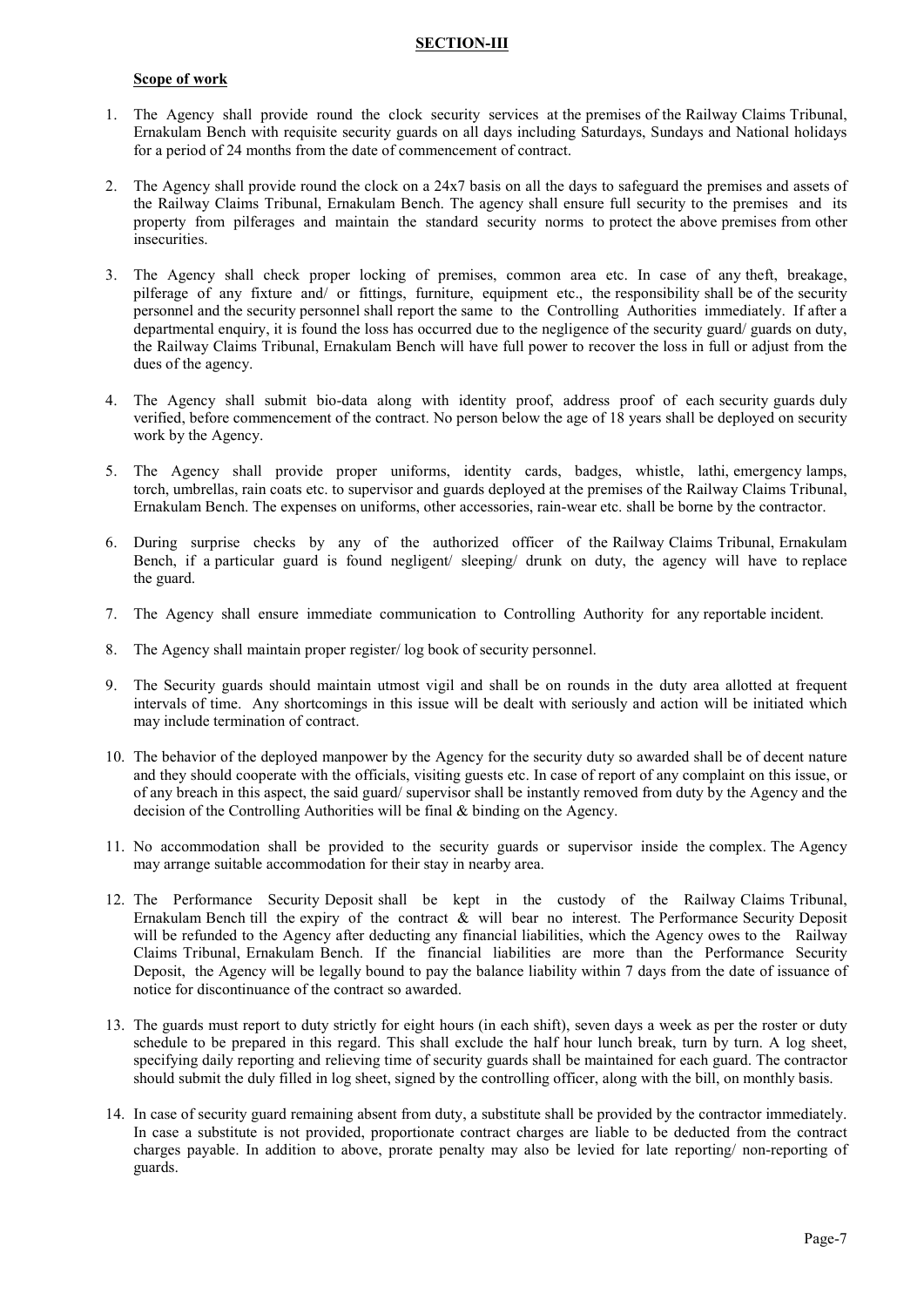### TECHNICAL BID

(On the letter of the concern submitting the bid)

To,

Additional Registrar, Railway Claims Tribunal, Ernakulam Bench, Near Kochi Metro Cantilever Bridge, Ernakulam Junction, Kochi-682016

Sir,

I/ we hereby undertake to provide the Security Guards at the premises of the Railway Claims Tribunal, Ernakulam Bench, as specified in the bid/ tender document and agree to hold this offer open for a period of 90 days from the date of opening of the tender. I/ we shall be bound by the communication of acceptance issued by you.

I/ we have understood the Scope of Work and the Terms and Conditions of Contract as enclosed with the invitation to the tender and have thoroughly examined the specifications of services to be rendered and are fully aware of the nature of the services to be rendered and my/ our offer is to supply the services strictly in accordance with the requirements.

Certified that I/ we have the experience of more than……..years in providing security services and related works. Certified copies of at least one work-order pertaining to each of the last two years are enclosed with this bid.

A detailed profile of the organization as filled in as prescribed in the Annexure-II of the bid document is enclosed with this bid. Other details required to be submitted with this bid as per the bid documents are also enclosed as follows:-

- a) Copy of valid Empanelment Certificate from appropriate authority for undertaking security services contract.
- b) List of reputed Clients along with documentary evidence (Self-attested copies of the relevant work orders are to be enclosed).
- c) A copy of PAN Card.
- d) Copy of Registration with the Labour Commissioner having jurisdiction over the territory in which services are sought to be provided by the Agency under this contract. In case the agency is exempted from obtaining such Registration of approval or order from the Labour Commissioner, the agency is required to produce an affidavit signed by the authorized signatory of the agency that their farm is exempted and is not required to obtain any such Registration or approval or order from the Labour Commissioner.
- e) Copy of Registration Certificate from the concerned State Government or any other Competent Authority for operating Private Security Agency as required under the Private Security Agencies (Regulation) Act, 2015. In case the agency is exempted from obtaining such Registration or approval or order from the said Competent Authority, the agency is required to produce an affidavit signed by the authorized signatory of the agency that their farm is exempted and is not required to obtain any such Registration of approval or order from the concerned State Government/ Competent Authority.
- f) Note on compliances of liabilities & obligations of State and Central Government viz.Minimum Wages Act, and other statutory obligations.
- g) Information regarding any litigation, current or during the last three years in which the bidder was/ is involved, the opposite party(s) and the disputed amount.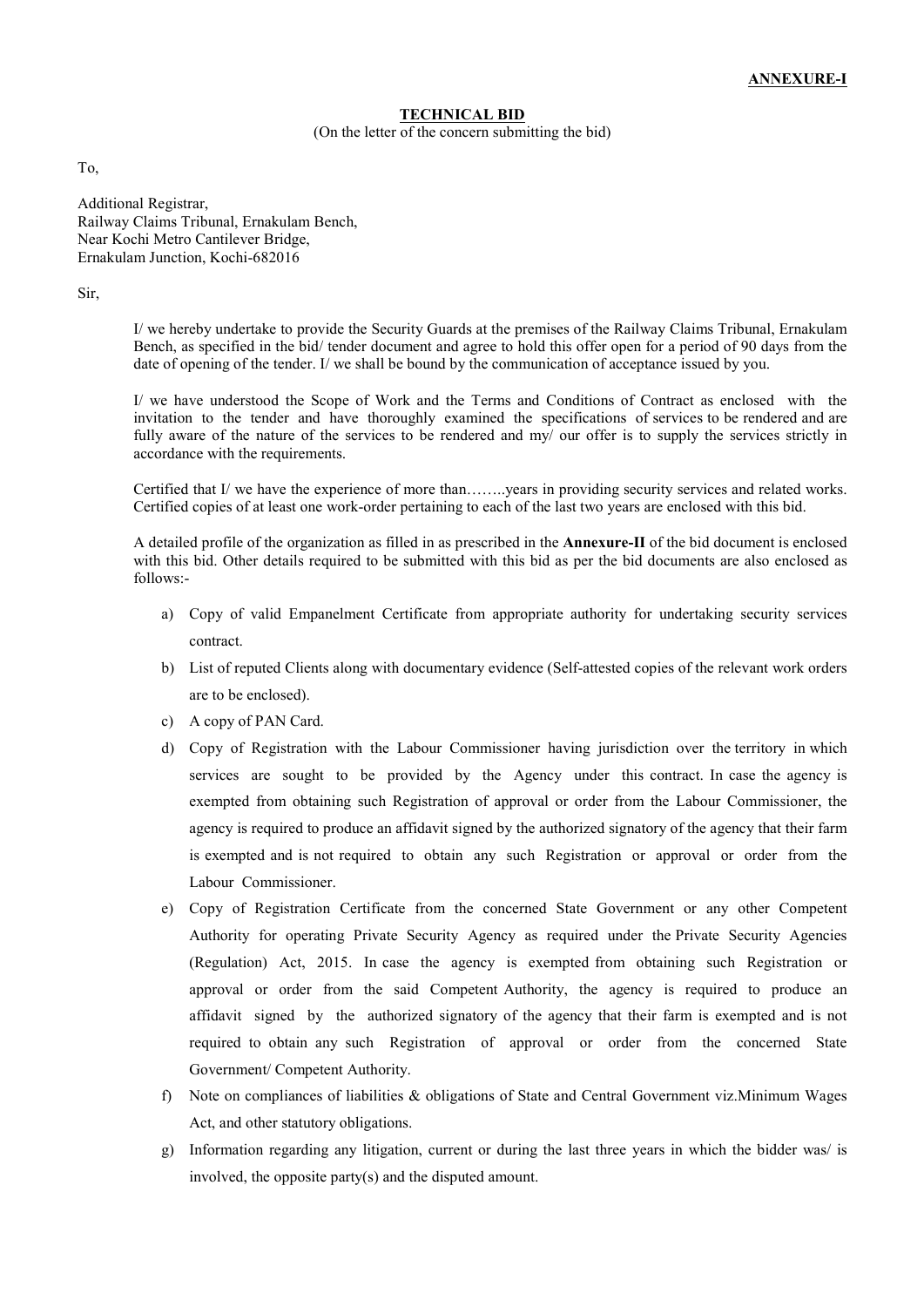- h) Details regarding any work order that was abandoned at any stage, prematurely terminated or resulted in inordinate delay along with reasons for the same (copies or relevant documents to be enclosed). i) Details regarding any work order that was abandoned at any stage, prematurely terminated or resulted in inordinate delay along with reasons for the same (copies or relevant documents to be enclosed).<br>i) Details of Earn
- demand draft drawn in favour of the Additional Registrar, Railway Claims Tribunal, Ernakulam Bench payable at Ernakulam.

We do hereby undertake that, until a formal notification of award, this bid, together with your written acceptance thereof shall constitute a binding order between us.

Dated this……..day of………of 2021

Telephone/ Fax……………………………. .Mobile No. ………………… E-mail……………………………………….. a binding order Dated this……..day mail………………………………………..Bidder or Authorized Signatory

………………………………Company Seal.

Yours faithfully

Signature and stamp of the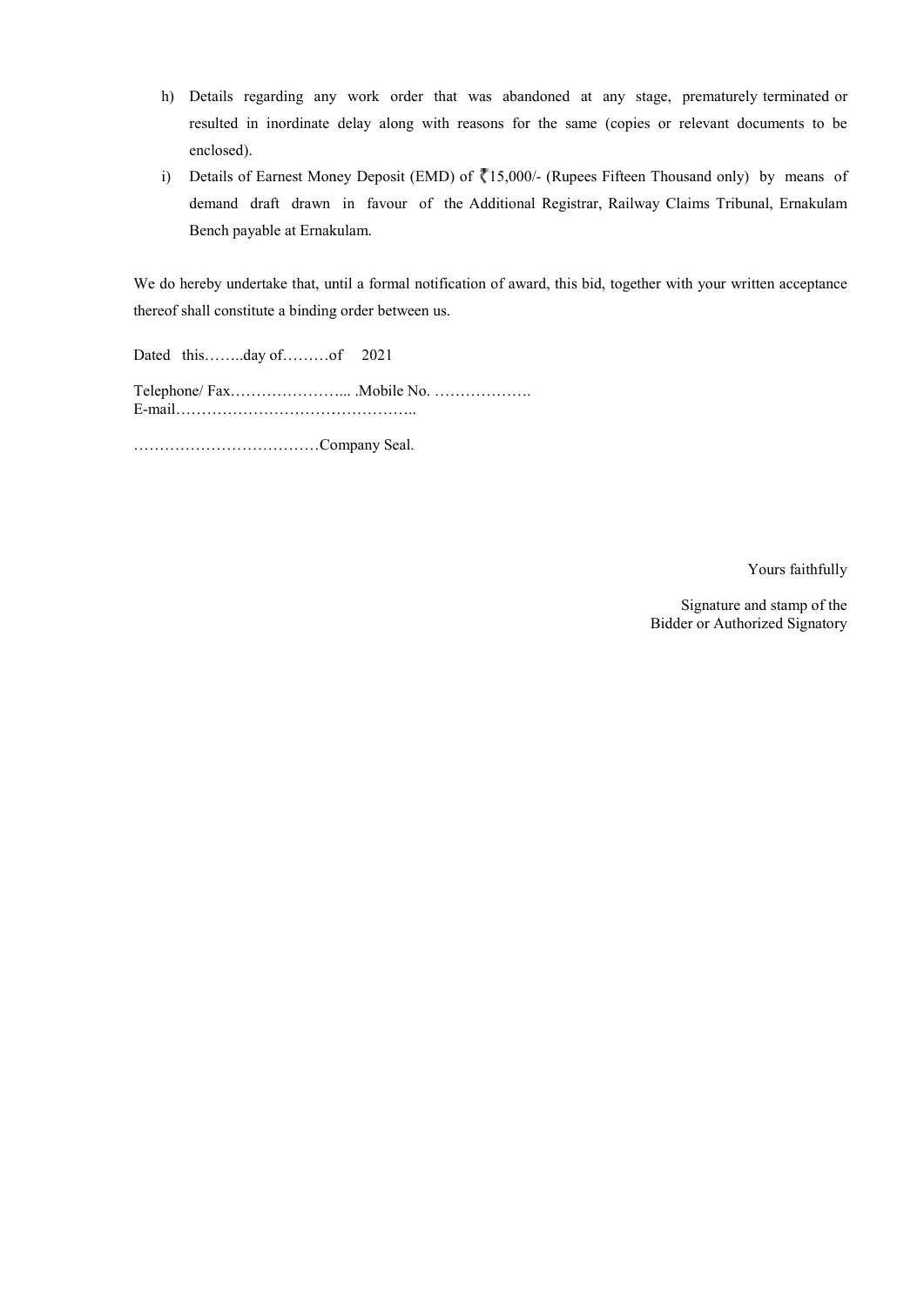# ANNEXURE-II

| Sl.No | Particulars                                                                                                                                                | Information/Documents |
|-------|------------------------------------------------------------------------------------------------------------------------------------------------------------|-----------------------|
| 1.    | Name of the Firm/Company/Concern:                                                                                                                          |                       |
| 2.    | Address with email, Phone, Fax, Mobile Nos:                                                                                                                |                       |
| 3.    | Name and address of the Proprietor/ Partners/Directors<br>and their PAN/ADDHAR No                                                                          |                       |
| 4.    | Details of Registration with Labour Commissioner having<br>jurisdiction over the territory of exemption certificate, if any.<br>(Copy to be enclosed)      |                       |
| 5.    | Years of Establishment of the Firm/Company/concern and<br>experience in the execution of security services contracts<br>(copy of document to be enclosed): |                       |
| 6.    | PAN (enclose copy):                                                                                                                                        |                       |
| 7.    | Service Tax No. (Copy of Certificate to be attached):                                                                                                      |                       |
| 8.    | GST Registration No.(Copy of certificate to be attached):                                                                                                  |                       |
| 9.    | Provident Fund Registration No. (Copy of Certificate to<br>be attached):                                                                                   |                       |
| 10.   | ESI Registration No. (Copy of certificate to be attached):                                                                                                 |                       |
| 11.   | Copy of License for operating Private Security<br>Agency as required under the law:                                                                        |                       |
| 12.   | Annual turnover (Documentary proof to be attached):                                                                                                        |                       |
| 13.   | List of Reputed clients (along with documentary evidence):                                                                                                 |                       |
| 14.   | List of similar work undertaken/ in hand at present<br>(Proof documents):                                                                                  |                       |
| 15.   | Whether sufficient number of guards in each category is<br>available with the Applicant Contractor (Furnish Documentary<br>evidence):                      |                       |
| 16.   | Details of Demand Draft in respect of Earnest Money:                                                                                                       |                       |

#### PROFILE OF ORGANIZATION

Note: Please attach extra sheet in support of your information, if space in the column is insufficient. It is requested to visit the site and ascertain the quantum of work before submitting the tender with prior appointment from the authority of Railway Claims Tribunal, Ernakulam Bench.

Date: Place:

Signature & Seal of bidder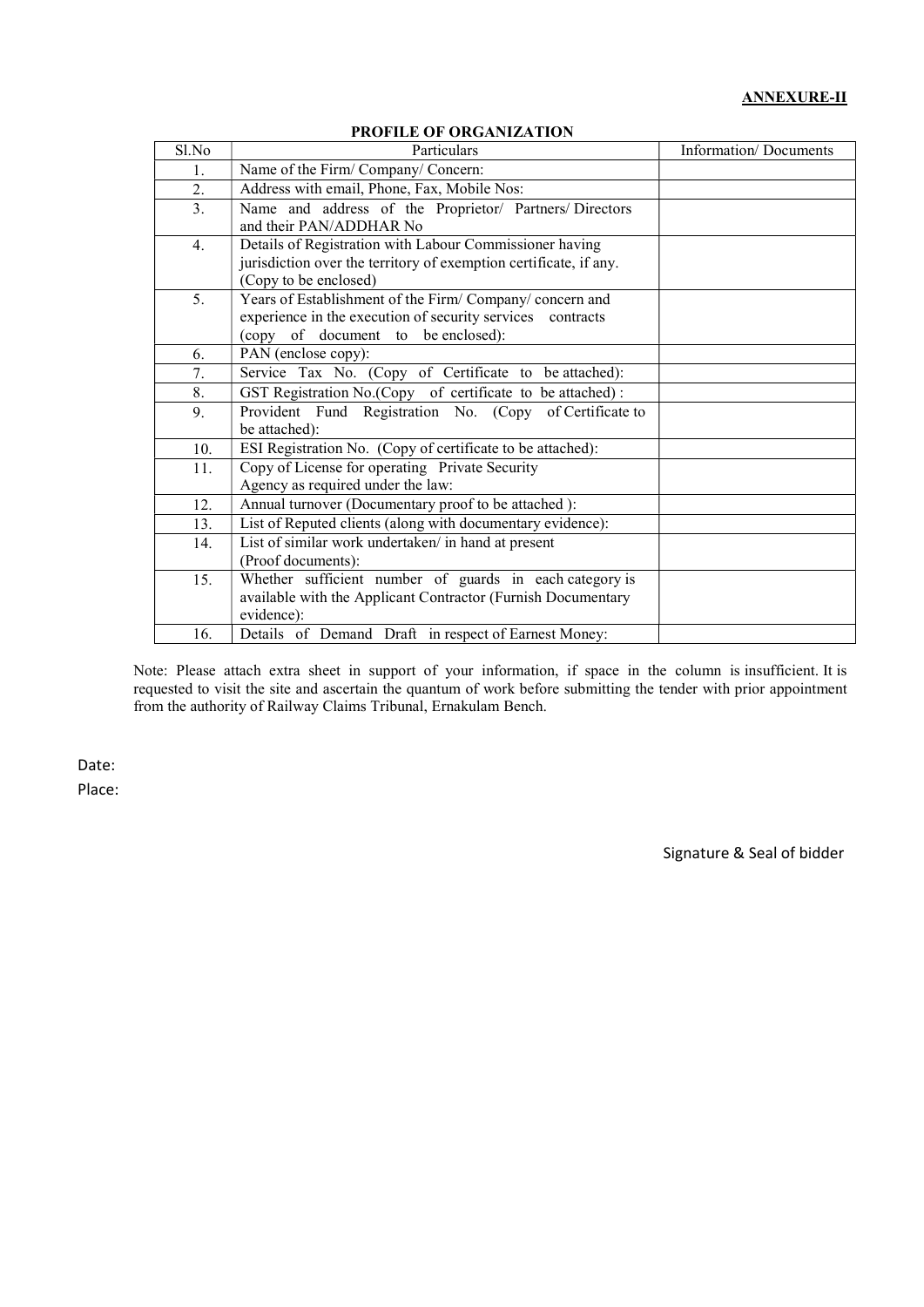# ANNEXURE-III

# FINANCIAL BID FOR HIRING SECURITY GUARDS

- 1. Name of the bidder company/Firm/Agency:
- 2. Full Address (with Tel. & Fax No.):
- 3. Rate of Payment for each Security Guard for 08 hours of duty:

| Description                        | Rate (In Rupees<br>$-$ In Figures)) | Rate (In Rupees – In Words)) |
|------------------------------------|-------------------------------------|------------------------------|
| Daily wage                         |                                     |                              |
| PF contribution (Employer)         |                                     |                              |
| <b>ESI Contribution (Employer)</b> |                                     |                              |
| <b>GST</b>                         |                                     |                              |
| Total                              |                                     |                              |

- 4. Service Charge claimed (in percentage):-
- 5. Total amount (in Rupees) payable including service charges per Guard for 08 hours of duty:-

In figures: \_\_\_\_\_\_\_\_\_\_\_\_\_\_\_\_\_\_\_\_\_\_

In Words: \_\_\_\_\_\_\_\_\_\_\_\_\_\_\_\_\_\_\_\_\_\_\_\_\_\_\_\_\_\_\_\_\_\_\_\_\_\_\_\_\_

Date: Place:

Name & Signature of the Authorized signatory